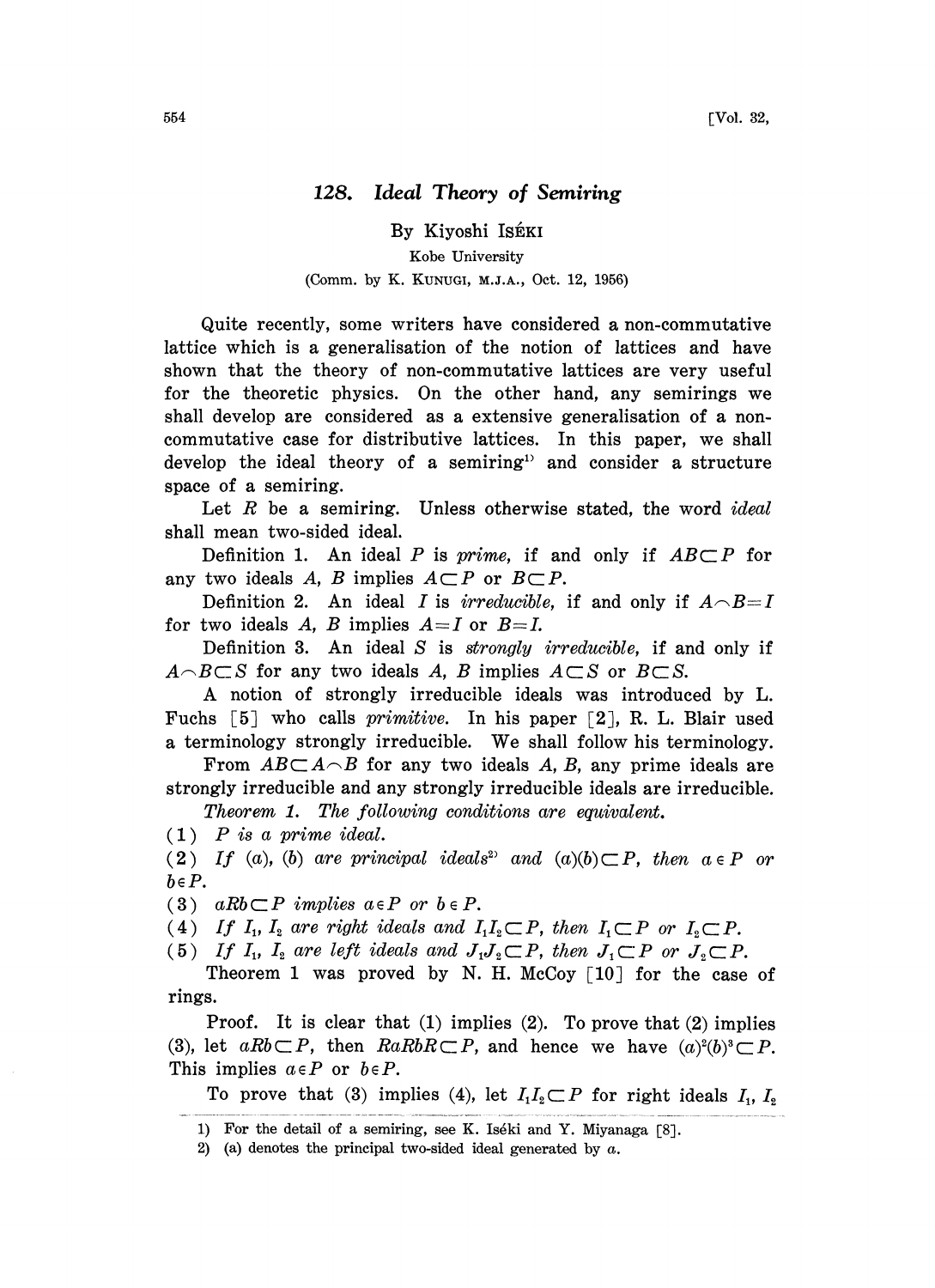and suppose  $I_1 \oplus P$ . There is an element a of  $I_1$  not in P. Then, for every element b of  $I_2$ ,

$$
aRb\subset I_1\cdot I_2\subset P.
$$

Hence, from (3),  $b \in P$  and this shows  $I_2 \subset P$ . Similarly, we can prove that  $(3)$  implies  $(5)$ . It is trivial that  $(4)$  or  $(5)$  implies  $(1)$ .

Following N. H. McCoy, we shall define  $m$ -system as follows: A subset M of R is an m-system, if and only if  $a, b \in M$  implies that there is an element x of R such that  $axb \in M$ .

Then we have

Corollary 1. An ideal  $P$  is prime if and only if the set complement of  $P$  in  $R$  is an m-system.

Proof. Let  $P$  be a prime ideal, and let  $P'$  be the set complement of P. Suppose that  $axb \in P'$  for some a, b of P' and every element x of R. By Theorem 1, (3), we have  $a \in P$  or  $b \in P$ , which is a contradiction. Hence  $P'$  is an *m*-system. Conversely, let  $M$  be an m-system, and let  $axb \in R-M$  for every element x of R. Suppose that  $a, b \in M$ , then, since M is an m-system, there is an element x such that  $axb \in M$ . Hence  $a \in R-M$  or  $b \in R-M$ .

Following R. L. Blair  $[2]$ , we shall define an *i*-system. A set M of R is an *i-system* if and only if  $a, b \in M$  implies that  $(a) \cap (b) \cap M$ is not empty.

By an argument of Theorem <sup>1</sup> and Corollary 1, or the technique of R. L. Blair  $[2]$ , we can prove the following

Theorem 2. The following conditions are equivalent for an ideal S. (1) S is a strongly irreducible ideal.

 $(2)$   $(a) \neg(b) \subset S$  implies  $a \in S$  or  $b \in S$ .

(3) The set complement of S in R is an i-system. The following term for rings was introduced by L. Fuchs [5].

Definition 4. A semiring R is said to be *arithmetic*, if, for ideals  $A, B$  and  $C,$ 

$$
A\smile(B\!\smallfrown\!\mathit{C})\!\!=\!\!(A\!\smile\!B)\!\smallfrown\!\mathit{(A}\!\smile\!\mathit{C}).
$$

The identity  $A\cup (B\cap C)=(A\cup B)\cap (A\cup C)$  is equivalent to  $A\cap(B\cup C)=(A\cap B)\cup(A\cap C)$ . Then we have the following

Theorem 3. In any arithmetic semiring R, an ideal of R is irreducible, if and only if, it is strongly irreducible.

Proof. Let A, B and C be ideals of R and suppose that  $A \cap B \subset C$ . Then, for  $C_1=C\smile A$ ,  $C_2=C\smile B$ , we have

$$
C_1 \cap C_2 = (C \cup A) \cap (C \cup B) = C \cup (A \cap B) = C.
$$

If C is irreducible, then  $C_1 = C$  or  $C_2 = C$ . Hence  $A \subset C$  or  $B \subset C$ . Therefore C is a strongly irreducible ideal.

Conversely, in a semiring  $R$  any strongly irreducible ideals are irreducible. This completes the proof.

In particular, we have the following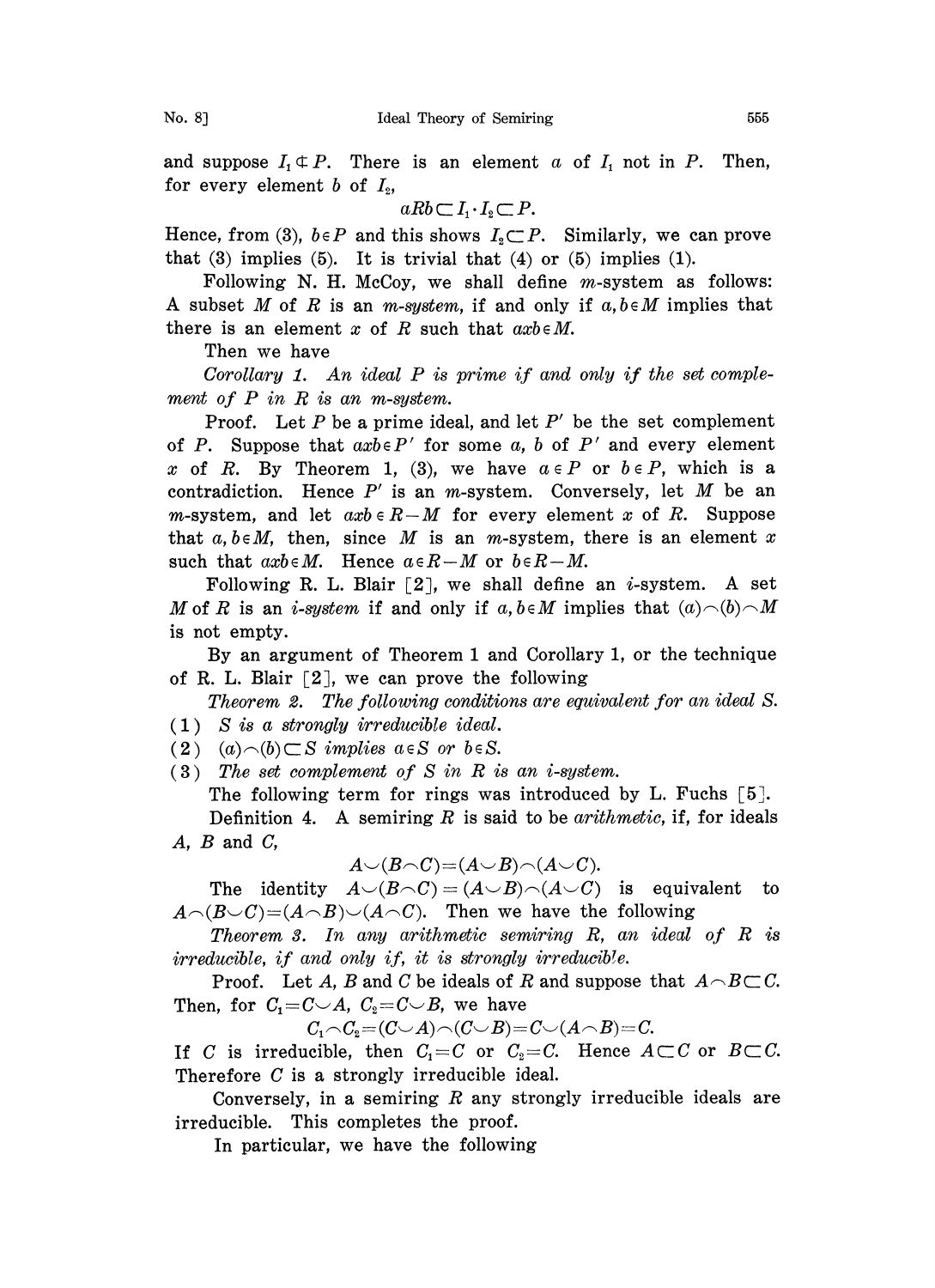Theorem 4. In a distributive lattice, an ideal is irreducible, if and only if, it is strongly irreducible.

By a theorem of G. Birkhoff and O. Frink  $\lceil 1 \rceil$  (see also K. Iséki  $[6, 7]$ , we have the following

Theorem 5. In a distributive lattice, prime ideals, irreducible ideals and strongly irreducible ideals are same.<sup>37</sup>

For any semiring  $R$ , we shall prove the following

Theorem 6. Any ideal is the intersection of all irreducible ideals containing it.

Proof. Let A be an ideal of R, and let  $\{A_{\alpha}\}\$  be the set of all irreducible ideals containing A. Since R is an irreducible ideal,  $\{A_{\alpha}\}\$ is a non-empty family. Then it is clear that  $A \subset \bigcap A_a$ . To prove that  $A \supset \bigcap_{a} A_{\sigma}$ , it is sufficient to show the following

Lemma. If a is a non-zero element of  $R$ , and  $A$  is an ideal not containing a, then there is an irreducible ideal B containing A but not a.

To prove Lemma, we shall use the transfinite induction or Zorn's lemma. Let  $\{B_{\alpha}\}\$  be the set of all ideals containing A but not a. Since the family  $\{B_n\}$  contains A, it is non-empty. By Zorn's lemma, we can find an ideal  $B$  which is maximal with respect to the conditions:  $B$  contains  $A$  and  $B$  does not contain the element  $a$ . Then the ideal B is irreducible. Suppose that  $B=C_1 \cap C_2$ , then, since B does not contain a, at least one of  $C_1$ ,  $C_2$  does not contain a. If  $C_1 \ni a$ , then, the construction of B and  $B \subset C_1$ , we have  $B = C_1$ . Therefore B is an irreducible ideal and the proof of Lemma is complete. This shows that Theorem 6 holds true.

Theorem 7. If any irreducible ideal of <sup>a</sup> semiring R is strongly irreducible, then R is arithmetic.

Proof. Let  $A$ ,  $B$  and  $C$  be ideals of  $R$ . Then we have  $A\cup (B\cap C)\subset (A\cup B)\cap (A\cap C).$ 

If I is any irreducible ideal containing  $A\setminus (B\setminus C)$ , then we have  $A\subset I$  and  $B\cap C\subset I$ . By the assumption, I is strongly irreducible and hence  $B\subset I$  or  $C\subset I$ . Therefore  $A\cup B\subset I$  or  $A\cup C\subset I$ , and we have  $(A\cup B)\cap(A\cap C)\subset I$ . By Theorem 6,  $(A\cup B)\cap(A\cap C)\subset A\cup(B\cap C)$ . The proof is complete.

Further, we have the following

Corollary 2. In an arithmetic semiring, any ideal is the intersection of all strongly irreducible ideals containing it.

In our papers  $\lceil 8, 9 \rceil$  we considered the structure spaces  $\mathfrak{M}$  and  $\mathfrak V$  of a commutative semiring with a unit 1. In the next section, we shall consider a structure space  $\mathfrak{S}$  of all strongly irreducible ideals of a commutative semiring with 1.

<sup>3)</sup> For the ideal theory in distributive lattices, see A. A. Monteiro [11].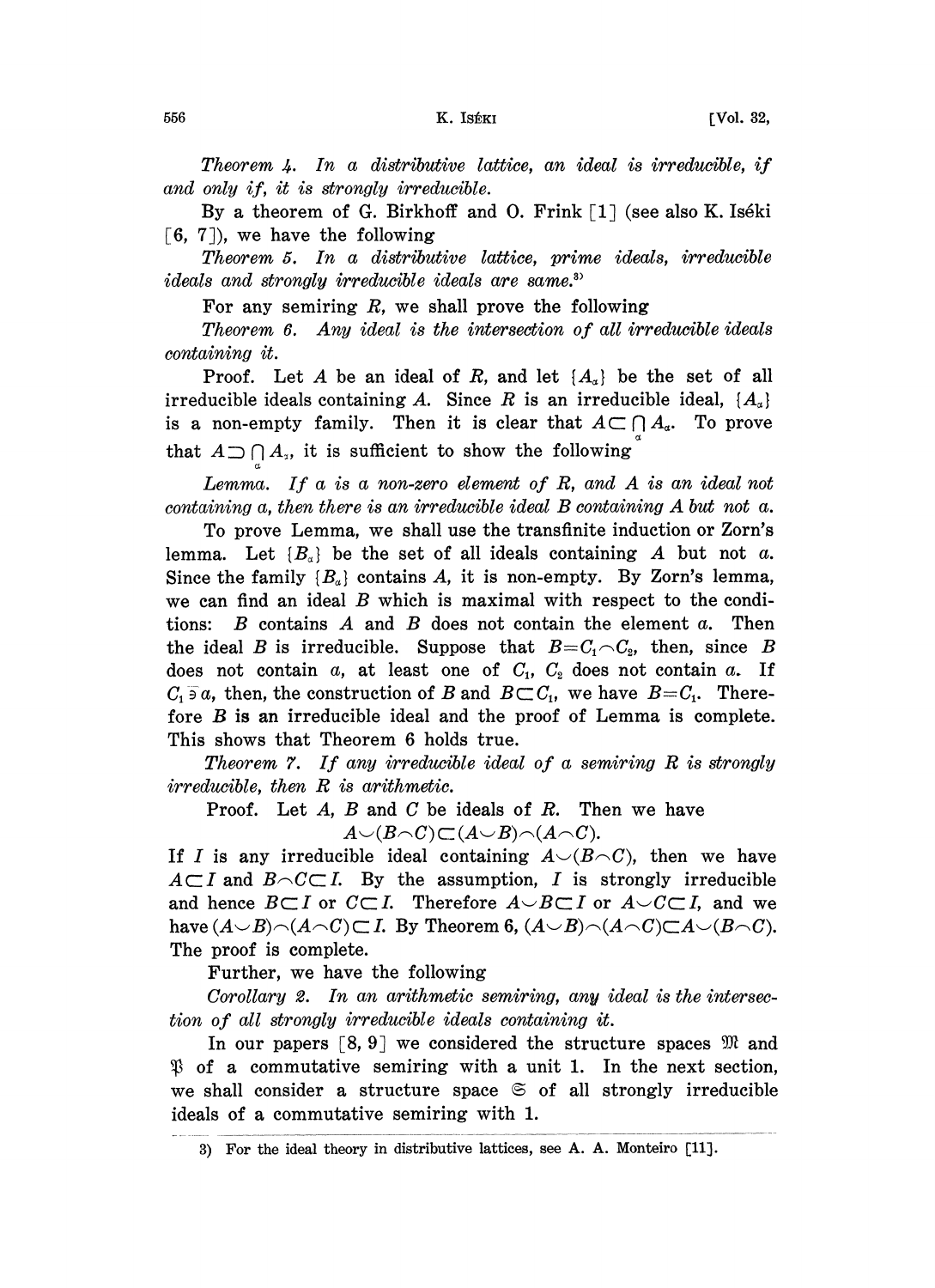In our previous discussion, the commutativity is not essential. However for brief we shall assume the commutativity of  $R$ . Clearly  $\mathcal{W} \subset \mathcal{B} \subset \mathcal{B}$ . For the theory of structure spaces for narings and Boolean algebras, see E. A. Behrens  $\lceil 3, 4 \rceil$  and C. Pauc  $\lceil 12 \rceil$ .

Let  $\mathfrak{S}$  be the set of all strongly irreducible ideals of R. To give a topology  $\sigma$  on  $\mathfrak{S}$ , we shall take  $\sigma_x = \{S \mid x \in S, S \in \mathfrak{S}\}$  for every x of R as an open base of  $\mathfrak{S}$ . First of all, we shall show the following

Theorem 8. Let  $\mathfrak A$  be a subset of  $\mathfrak S$ , then we have

$$
\overline{\mathfrak{A}} = \{ S' \mid \bigcap_{S \in \mathfrak{A}} S \subset S' \text{ and } S' \in \mathfrak{S} \}
$$

where  $\mathfrak A$  is the closure of  $\mathfrak A$  by  $\sigma$ .

 $\overline{\mathfrak{A}} = \{S' \mid \bigcap_{S \in \mathfrak{A}} S \subset S' \text{ and } S' \in \mathfrak{S} \}$ <br>
Proof. Let  $\mathfrak{B}$  be  $\{S' \mid \bigcap_{S \in \mathfrak{A}} S \subset S' \text{ and } S' \in \mathfrak{S} \}$  and let  $S' \in \mathfrak{B}$ . Let  $\sigma_x$  be an open base of S', then, by the definition of the topology  $\sigma$ ,  $x \overline{\epsilon} S'$ . Hence we have  $x \overline{\epsilon} \bigcap_{s \in \mathfrak{N}} S$ . It follows from this that there is a strongly irreducible ideal  $S$  of  $\mathfrak A$  such that  $x$  is not contained in  $S$ . Hence  $\sigma_x \ni S$ . Therefore  $S' \in \overline{\mathfrak{A}}$  and  $\mathfrak{B} \subset \overline{\mathfrak{A}}$ .

To prove  $\mathfrak{B}\supseteq\overline{\mathfrak{A}}$ , take a strongly irreducible ideal S' such that  $S' \in \mathfrak{B}$ . Then  $\bigcap_{s \in \mathfrak{M}} S - S'$  is not empty. For an element x of  $\bigcap_{s \in \mathfrak{M}} S - S'$ , we have  $x \in S$  (SeW) and  $x \in S'$ . Hence  $S \in \mathbb{R}$ . Then  $\frac{1}{S \in \mathbb{N}} S \to S$  is not empty. For an element x or  $\frac{1}{S \in \mathbb{N}} S \to S$ ,<br>we have  $x \in S$  ( $S \in \mathbb{Y}$ ) and  $x \in S'$ . Hence  $\sigma_x \ni S'$  and  $\sigma_x \ni S$  for all S of<br> $\mathbb{Y}$ . Therefore  $\mathbb{Y} \cap \sigma_x = 0$  and t **2.** Therefore  $\mathfrak{A} \cap \sigma_x = 0$  and then we have  $S' \in \overline{\mathfrak{A}}$ . Hence  $\mathfrak{B} \supset \overline{\mathfrak{A}}$ . The proof of Theorem 8 is complete.

Now we shall prove that the topological space  $\mathfrak{S}$  for the topology  $\sigma$  is a compact  $T_0$ -space.

To prove that  $\mathfrak{S}$  is a  $T_0$ -space, it is sufficient to verify the following conditions:

- $(1)$   $\mathfrak{A} \subseteq \overline{\mathfrak{A}}$ .
- $(2) \quad \overline{\mathfrak{A}} = \overline{\mathfrak{A}}.$
- $(3) \quad \overline{\mathfrak{A} \cup \mathfrak{B}} = \overline{\mathfrak{A}} \cup \overline{\mathfrak{B}}.$
- $(4)$   $\bar{S}_1 = \bar{S}_2$  implies  $S_1 = S_2$ .

The conditions (1) and (2) are clear, and  $\mathfrak{A} \cup \mathfrak{B}$  implies  $\mathfrak{A}$ <br>From this relation, we have  $\overline{\mathfrak{A}} \cup \overline{\mathfrak{B}} \subset \overline{\mathfrak{A} \cup \mathfrak{B}}$ . For some element,<br> $\overline{\mathfrak{A} \cup \mathfrak{B}}$ , suppose that  $S \in \overline{\mathfrak{A$ From this relation, we have  $\overline{\mathfrak{A}} \cup \overline{\mathfrak{B}} \subset \overline{\mathfrak{A} \cup \mathfrak{B}}$ . For some element S of  $\overline{S}_1 = \overline{S}_2$  implies  $S_1 = S_2$ .<br>The conditions (1) and (2) are clear, and  $\mathfrak{A} \cup \mathfrak{B}$  implies<br>in this relation, we have  $\overline{\mathfrak{A}} \cup \overline{\mathfrak{B}} \subset \overline{\mathfrak{A} \cup \mathfrak{B}}$ . For some element  $\overline{\mathfrak{A}} \subset \overline{\mathfrak{B}}$ .

and  

$$
S \uparrow \bigcap_{S' \in \mathfrak{A}} S' = S_{\mathfrak{A}}
$$

$$
S \uparrow \bigcap_{S' \in \mathfrak{B}} S' = S_{\mathfrak{B}}.
$$

and  $S \supseteq \bigcap_{S' \in \mathfrak{B}} S' = S_{\mathfrak{B}}$ .<br>S<sub>n</sub> and S<sub>n</sub> are ideals. If  $S_{\mathfrak{A}} \cap S_{\mathfrak{B}} \subset S$ , by the definition of S,  $S_{\mathfrak{A}} \subset S$ . or  $S_{\mathfrak{B}} \subset S$ . Hence  $S \supset \mathfrak{S}_\mathfrak{A} \cap S_{\mathfrak{B}} = S_{\mathfrak{A} \cup \mathfrak{B}}$ . This shows  $S \in \overline{\mathfrak{A} \cup \mathfrak{B}}$ .

To prove that  $\overline{S}_1 = \overline{S}_2$  implies  $S_1 = S_2$ , we shall use the condition (1). Then  $\overline{S}_1 \ni S_2$  and by the definition of closure operation, we have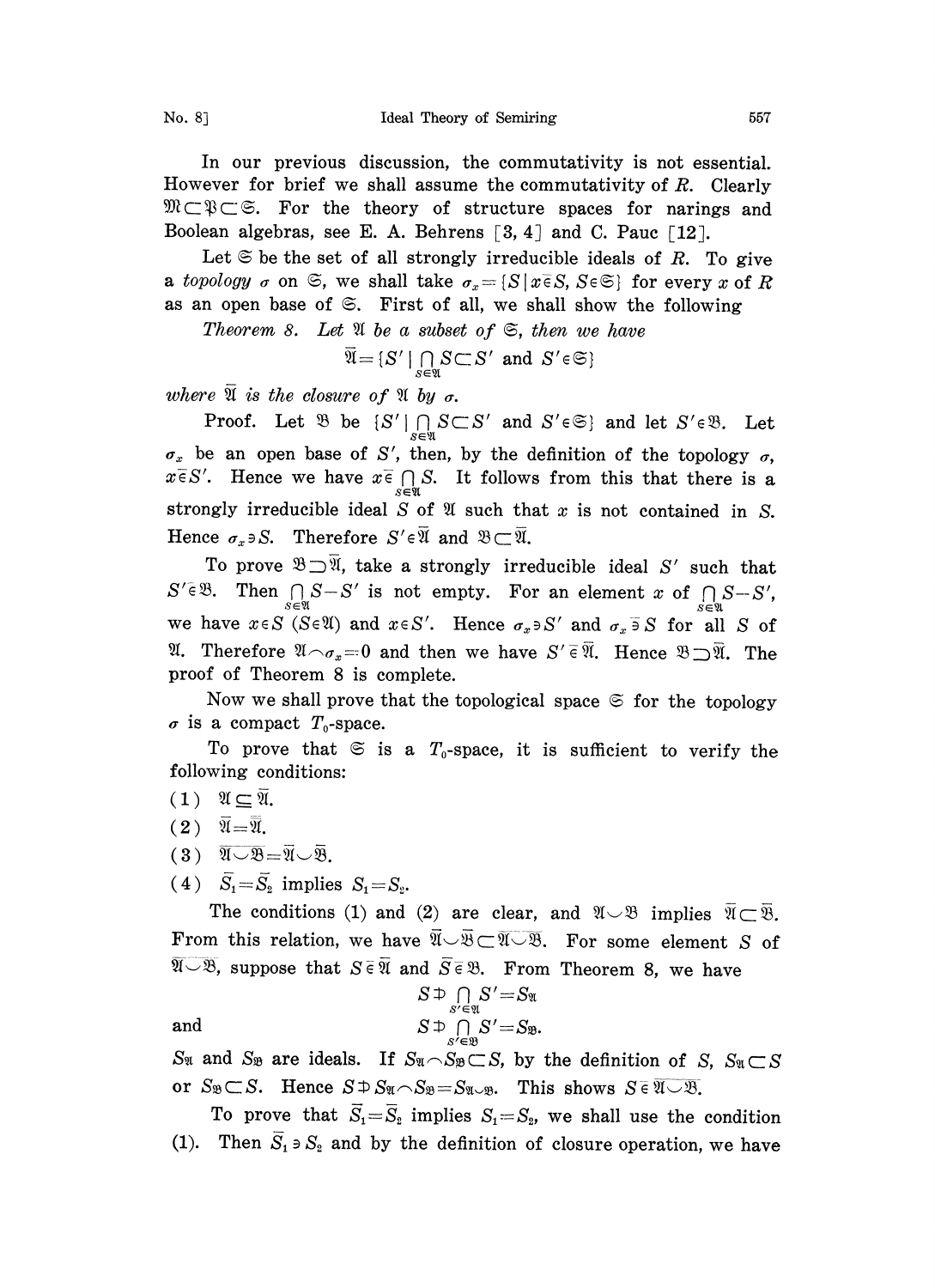$S_1 \subset S_2$ . Similarly we have  $S_1 \supset S_2$  and  $S_1 = S_2$ . Therefore we complete the proof that  $\mathfrak{S}$  is a  $T_0$ -space.

We shall prove that  $\mathfrak{S}$  is a compact space. Let  $\mathfrak{A}_{\lambda}$  be a family of closed sets with empty intersection. Let,  $S_{\mathfrak{A}_{\lambda}} = \bigcap_{s \in \mathfrak{A}_{\lambda}} S$ , suppose that  $\sum S_{\mathfrak{A}} + S$ , then there is a maximal ideal M containing the ideal  $\sum_{\lambda} S_{\mathfrak{A}_{\lambda}}$ . Therefore we have  $S_{\mathfrak{A}_{\lambda}} \subset M$  for every  $\lambda$ . By the definition of  $S_{\mathfrak{A}}$ ,  $\mathfrak{A}_{\lambda} \ni M$  for every  $\lambda$ . Hence  $\bigcap_{\lambda} \mathfrak{A}_{\lambda} \ni M$ , which contradicts our hypothesis of  $\mathfrak{A}_{\lambda}$ . Therefore  $\sum_{\lambda} S_{\mathfrak{A}_{\lambda}} = R$ . Hence the unit 1 of R can be expressed by the sum of elements  $a_i$  of some  $S_{\mathfrak{A}_{\lambda_i}}$   $(i=1,2,\dots, n)$ :  $1=\sum_{i=1}^n a_i(a_i \in S_{\mathfrak{A}_{\lambda_i}})$ . Hence we have  $R=\sum_{i=1}^n S_{\mathfrak{A}_{\lambda_i}}$ . If  $\bigcap_{i=1}^n \mathfrak{A}_{\lambda_i}$  is non-empty, for every strongly irreducible ideal S of  $\bigcap_{i=1}^{n} \mathfrak{A}_{\lambda_{i}}, S \bigcup S_{\mathfrak{A}_{\lambda_{i}}} (i=1,2,\cdots,n)$ and  $S \supset \sum_{i=1}^{n} S_{\mathfrak{A}_{\lambda_i}}$ . If  $\prod_{i=1}^{n} \mathfrak{A}_{\lambda_i} = R$ , we can prove easily that  $\mathfrak{S}$  is a compact space. If  $\bigcap_{i=1}^{\infty} \mathfrak{A}_{\lambda_i}$  contains a proper strongly irreducible ideal S, we have  $S \supset \sum_{i=1}^{n} S_{\mathfrak{A}_{\lambda_i}}$ , which is a contradiction to  $R = \sum_{i=1}^{n} S_{\mathfrak{A}_{\lambda_i}}$ . Therefore  $\bigcap_{i=1}^n \mathfrak{A}_{\lambda_i} = 0$ . Hence  $\mathfrak{S}$  is a compact space.

Theorem 9. The structure space  $\mathfrak{S}$  with the topology  $\sigma$  is compact  $T_0$ -space.

By the representation theory of a semiring, we shall prove the converse of Corollary 2. It is sufficient to show that the lattice of ideals of R is isomorphic with the lattice of some closed sets of  $\mathfrak{S}$ . Since each ideal  $\vec{A}$  is the intersection of all strongly irreducible ideals  $A_x$  containing A, the correspondence  $A \rightarrow \{A_x\}$  is one-to-one, and by the definition of the topology  $\sigma$ , the set  $\{A_\alpha\}$  is closed in  $\mathfrak{S}$ . Hence, the mapping  $A \rightarrow \{A_{a}\}\$  gives a lattice isomorphism between the lattice of ideals of R and a lattice of some closed sets of  $\mathfrak{S}$ . Therefore we have

Theorem 10. The lattice of ideals of R is distributive, if and only if each ideal is the intersection of all strongly irreducible ideals containing it.

In my paper  $[9]$ , we introduced the notions of the  $\mathfrak{M}\text{-}radical$ and the  $\mathcal{B}$ -radical of a semiring. By a similar way, we shall define  $\mathfrak{S}\text{-radical}$  of a semiring.

Definition 4. By the  $\mathfrak{S}\text{-}radical$   $r(\mathfrak{S})$  of a semiring, we mean the intersection of all strongly irreducible ideals of it, i.e.  $\bigcap S$ .

From  $\mathfrak{M} \subset \mathfrak{P} \subset \mathfrak{S}$ , we have  $r(\mathfrak{M}) \supset r(\mathfrak{P}) \supset r(\mathfrak{S}).$ 

Theorem 11. The subset  $\mathfrak{P}$  of  $\mathfrak{S}$  is dense in  $\mathfrak{S}$ , if and only if  $r(\mathfrak{B})=r(\mathfrak{S}).$